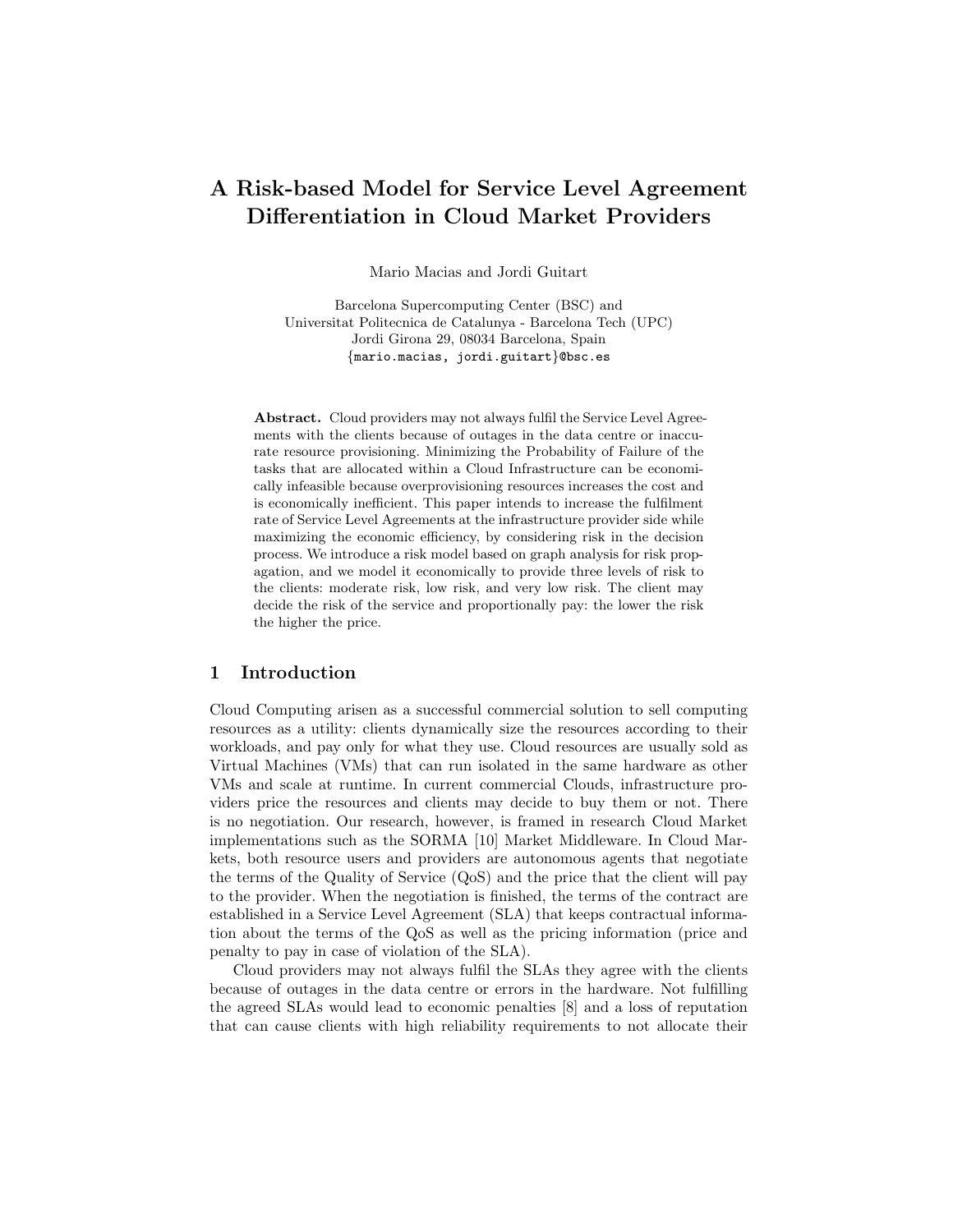tasks in the provider [7]. Minimising the Probability of Failure (PoF) of the tasks that are allocated within a Cloud Infrastructure can be economically infeasible. Overprovisioning resources increases the cost and is economically and ecologically inefficient because the overbooked resources are underused most of the time.

This paper has a main goal: to increase the fulfilment rate of SLAs at the infrastructure provider side by providing risk-aware policies that maximize the economic efficiency. We introduce a risk model based on graph analysis for risk propagation, and we model it economically to provide three levels of risk to the clients: moderate risk, low risk, and very low risk. The client may decide the risk of the service and proportionally pay: the lower the risk the higher the price.

To achieve the stated goal, this paper introduces the following contributions:

- 1. Model of the PoF of a multi-tier service that is hosted in a Cloud data centre by means of the analysis of the links between virtual resources.
- 2. A new revenue model that will help providing different levels of risk at different prices, while adapting prices to the present value of the resources (that is, the rate the resources decrease their value over time).

This paper is structured as follows. After the related work section, Section 3 introduces the baseline negotiation and revenue model that is used as framework for this paper; Section 4 shows the risk model and Section 5 shows the revenue model; Section 6 describes the experiments and evaluates their results; at the end, Section 7 show the conclusions and the future work lines.

# 2 Related work

This paper extends our previous work [7,8], which demonstrated that differentiating SLAs according to their QoS level could lead to economic benefits in an open market with many competitors, because there is a variety in the objectives of clients. Some clients may require high QoS guarantees and other clients may prioritize lower prices. This paper extends the previous research by modelling the risk of complex cloud appliances and defining a revenue model that would allow to provide accurate prices as a function of the offered QoS level.

Bayesian networks[4] define a graph model for describing the probability of an event from the probabilities of the events that would cause it, in terms like "if event A happen, event B will happen". That is inaccurate for Cloud appliances, because a failure in a node would not always involve a failure in the linked node. In addition, it is difficult to express some complex relations like redundancy. Our graph model extends the Bayesian Network model with the addition of weighted links and introduces two special types of node for representing union and intersection operations. These additions ease the expression of some complex Cloud appliances and the risk propagation through their nodes.

Djemame et al. [2] described an architecture to assess risk in computing Grids that allow providers to estimate the risk of agreeing a given SLA and use management techniques to maximize its fulfilment. They use risk assessment for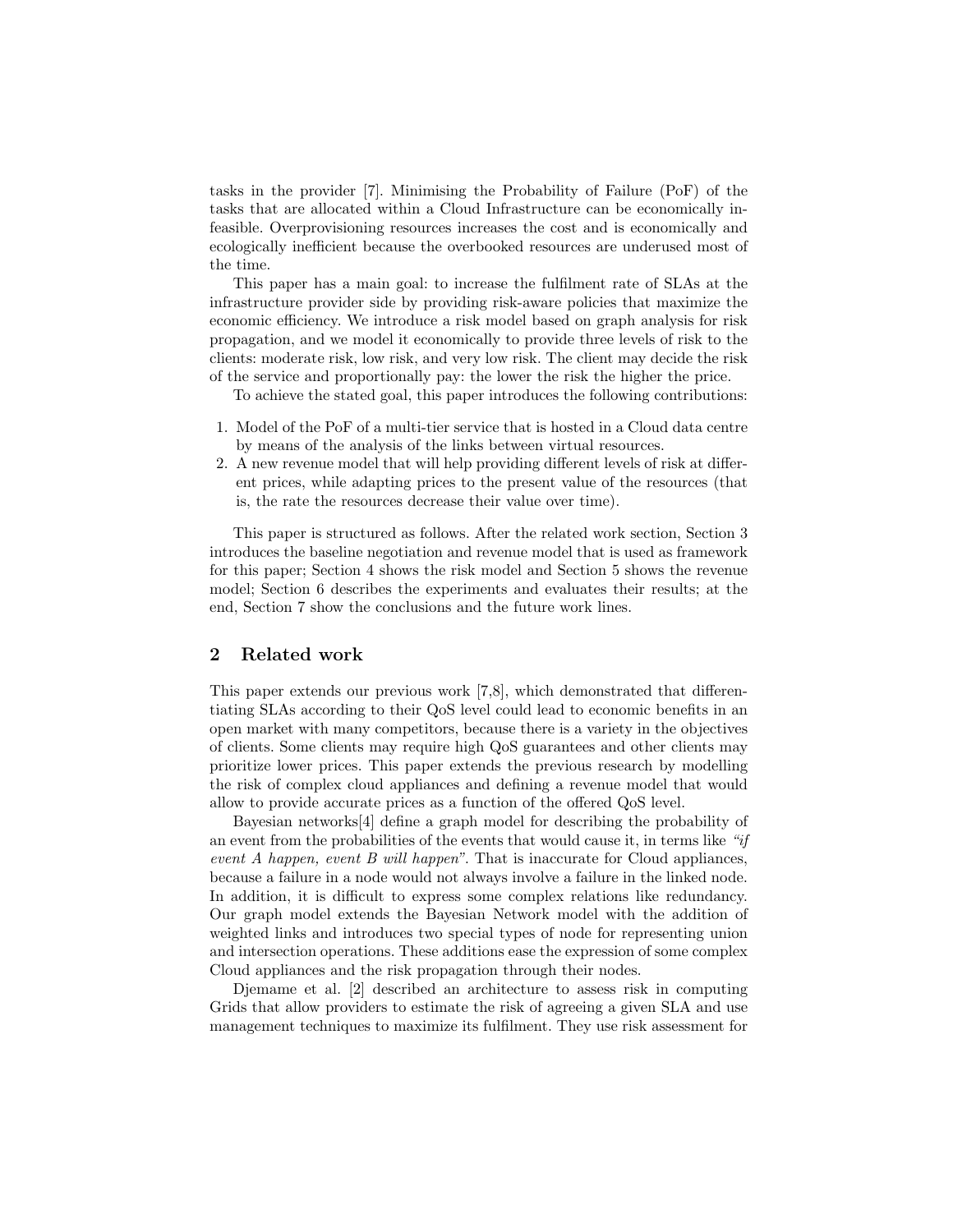task scheduling. Our work intends to be an upgrade of some of their risk models to adapt them to the architecture of Clouds and using such risk assessment also for improving business objectives.

Yeo and Buyya [16] provide two methods for risk analysis: separate, which only evaluates the risk over a facet, and integrated, which evaluates the risk over multiple facets. In the integrated method, they assume all the facets are independent from each other. In our model, the facets are the multiple risks of all the independent resources in a multi-tier application, but we do not consider them as independent. The risk is propagated according how such resources are linked, and the effects of such uncertainty have different impact depending on the location of the risk within the resources graph.

Sawade et al. [12] consider that risk models may lose their validity over time for some reason (the environment changes, the inputs change, learning errors, ...). Our model can minimize these drawbacks, because it is dynamically built according to the SLA templates from the clients.

The pricing models from Becker et al. [1] consider the concept of Business Value: how much a client is willing to pay for any extra unity of QoS. We also consider this concept in our model. However, our intention is not to solve the issue of calculating it but consider it as an important part of a revenue model for providing multiple pricing and risk levels. They also calculate the penalty of the execution of multiple services, while distributing the risk between the different services. Our approach considers only a single project and calculates the risk of penalties by evaluating the internal topology of such service.

Simao et al. [14] propose a pricing model that allows clients and providers to negotiate the price and penalties, but also how much service degradation the client is willing to accept and how much it will pay proportionally to such degradation. As in this paper, they define three levels of QoS and propose a depreciation strategy to control the degradation of the SLAs for each profile when the resources are overloaded. Our model does not explicitly select the SLAs to degrade, but allocates them by risk levels according to the envisioned probability of failure. Both models are complementary and may coexist simultaneously.

Wee [15] profiles in detail the Amazon Spot Instances. He concludes that such model does not motivate enough users to move their workload to the off-peak hours. Our model provides an extra incentive to move because, in addition to the lower prices derived from the low market demand, users can benefit also of lower risks derived from the low workload.

Li and Gillam [6] apply risk assessment to the financial aspect of the grid. They provide node granularity risk assessment to calculate prices and penalties for the SLAs. Our approach combines assessments from several nodes and links them to consider a Cloud appliance topology.

### 3 SLA negotiation model

This paper focuses two stages of the Infrastructure as a Service (IaaS) provisioning: the negotiation of SLAs between the clients and an Infrastructure Provider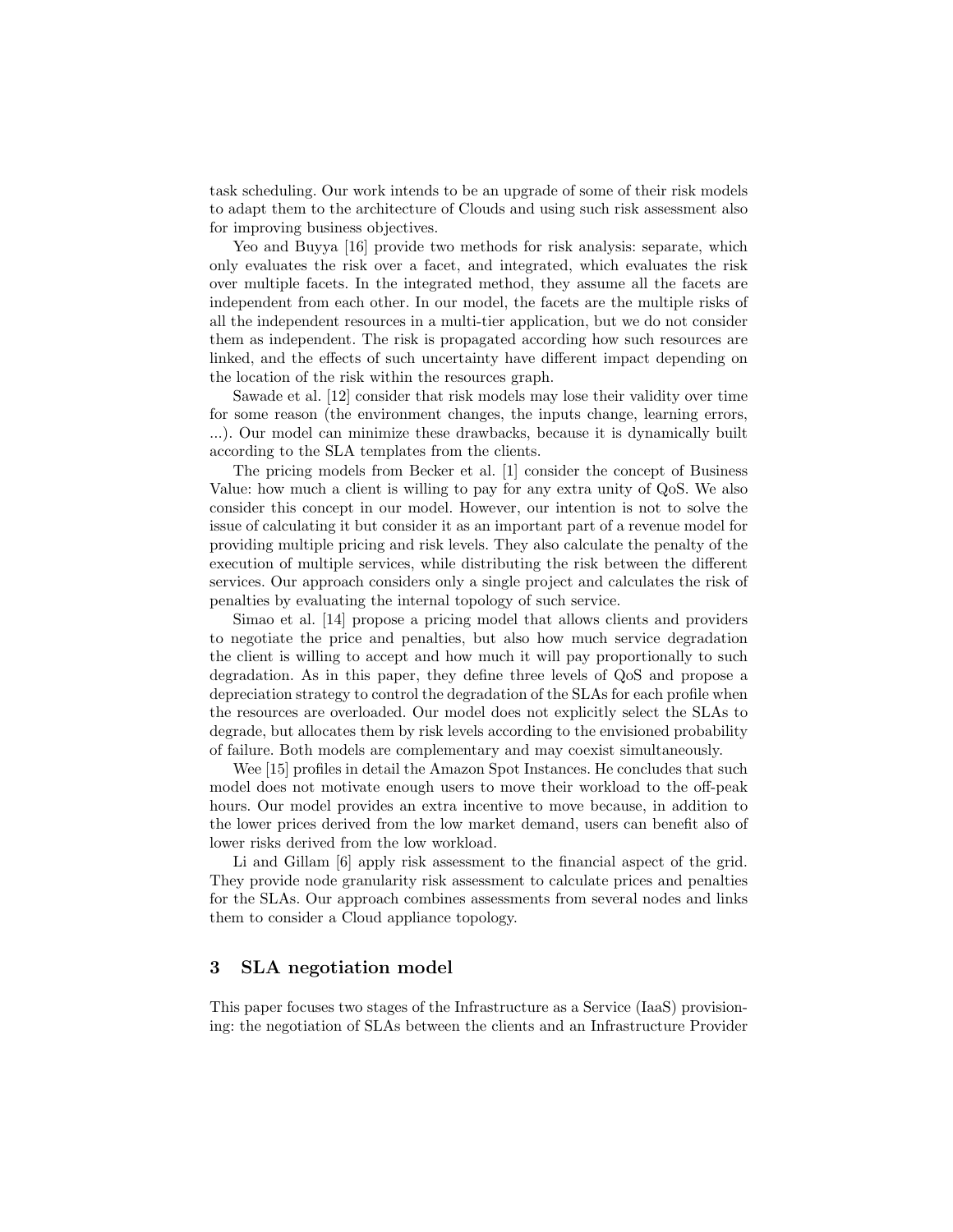(IP), and the provisioning of resources to fulfil the terms of the agreement. We consider the OCCI Standard [9] to describe the infrastructure: the client can get three types of cloud resources (compute nodes, networks, and storage nodes) and define how they are linked by means of network interfaces and storage links.

When a client wants to host a service, it calculates how many Cloud resources it needs and sends an offer to the IP to start a negotiation. Each IP owns a set of N physical hosts. Each physical machine can host several VMs. The SLA of a set of VMs is described as  $SLA = \{\overrightarrow{S}, \overrightarrow{L}, \Delta t, RL, Rev(vt)\}\$ .  $\overrightarrow{S} = (s_1, \ldots, s_k)$  are the Service Level Objectives (SLOs) that describe the amount of resources to be purchased by the client, and  $\overline{L}$  describes how the resources are linked according to its OCCI description. Each  $s_*$  term represents the amount of CPUs, Memory, Disk, network bandwidth, and so on. RL is the risk level (medium, low, very low) that the client selects for its service, having an impact in the price.  $\Delta t$  is the time period during which the VM will be allocated. If the IP provider has not enough free resources to allocate the SLA, it can reject it.

Current commercial Clouds do not compel to specify  $\Delta t$  and sell resources at fixed price/hour. In contrast, research Cloud Market middlewares [10] require to specify  $\Delta t$  when a client and a provider negotiate a price. Market mechanisms would motivate clients to distribute their workloads across time, if possible.

 $Rev(vt)$ , which was originally proposed in [7], is a revenue function that describes the revenue of a provider after the operation of a SLA. The violation time *vt* is the total time during which the agreed QoS has not been provided. Let  $MP$  be the Maximum Penalty (seen as negative revenue),  $MR$  the Maximum Revenue,  $MPT$  the Maximum Penalty Threshold, and  $MRT$  the Maximum Revenue Threshold, Equation 1 describes the revenue function.

$$
Rev(vt) = \frac{MP - MR}{MPT - MRT} (vt - MRT) + MR \tag{1}
$$

Equation 1 allows a grace period where the provider can violate the SLA without being penalized. If  $vt \leq MRT$ , the provider will get all the negotiated revenue  $(MR)$ ; if  $vt > MPT$ , the provider will pay the maximum penalty  $(MP)$ ; for  $MRT > vt > MPT$  the money to earn or the penalty to pay will be proportionally in between  $MR$  and  $MP$  as a function of vt (see Figure 1). The Maximum Penalty MP is defined to avoid infinite penalties. Client and provider can negotiate the values of  $MRT$ ,  $MR$ ,  $MPT$ ,  $MP$  for establishing different QoS ranges that would report different revenues and penalties. The client can assume that  $vt$  will be normally near zero and will have to pay  $MR$  most times.

When the client wants to acquire resources from the IP, it starts the next negotiation: it sends to the IP an SLA template with values for  $(\overrightarrow{S}, \overrightarrow{L}, \Delta t, RL)$ . According to its envisioned status for  $\Delta t$ , if the IP has enough resources, it returns a complete SLA that specifies the values for  $MRT$ ,  $MR$ ,  $MPT$  and  $MP$ as a function of the number of resources, the market status, and the risk level requested by the client. A lower risk level would entail higher prices  $(MR)$ , but higher penalties (lower MP and less tolerance to SLA violations (lower MRT)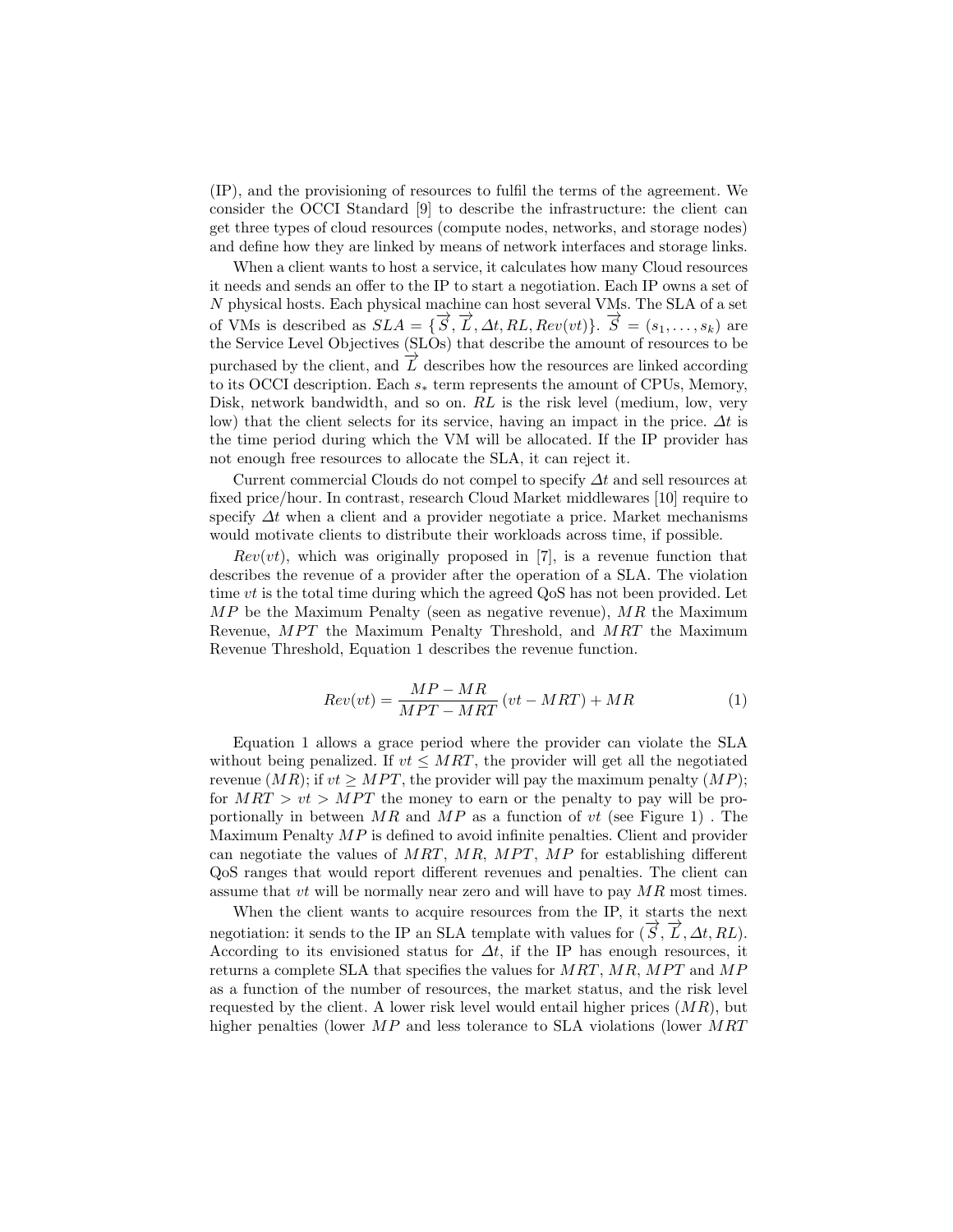

Fig. 1: Revenue of a SLA as a function of the violation time (Equation 1)

and  $MPT)$ ). If the client agrees the terms proposed by the IP, it confirms the SLA or, otherwise, rejects it and looks for another provider in the market.

#### 4 Risk Management

This paper considers risk as the effect of uncertainty on objectives [3]. Risk depends on two facets: the probability of an unwanted event and how it deviates the desired outcomes. Given a time frame, an unwanted event may occur. This may impact or not in the desired outcomes. For example, if a single disk fails within a storage system with redundancy, an unwanted event occurred but its impact is low (cost of replacement, but no data has been loss). In our work, the impact of risk will be economically determined by the penalties that are specified in the SLA. Calculating the risk is calculating the PoF of a complex system, and calculating how the failure can impact the fulfilment of the SLA.

Measuring risk in individual components. For each component based on OCCI types, we identify as failure each incident that causes this component to not work correctly. Although real computing resources may have multiple degrees of malfunction, our model adopts a binary definition of malfunction for single resources: working/failure. Our model does not care about the grade of performance for each individual component, but whether the propagation and aggregation of all the errors/misbehaviours of the individual resources will lead the system to fulfil the SLA or not.

The quantitative risk assessment for each component is based on the process proposed by Guitart et al. [3], which divides the risk assessment into the following stages: (1) Identify what weaknesses could prevent a component from functioning properly. In this paper we identify two: overload of resources and age of resources. (2) Identify which situations can exploit system vulnerabilities. Information from vulnerabilities and threats can be gathered from experts, historical databases and files. (3) The monitoring information is retrieved at different levels. We basically consider information from physical and virtual hosts. (4) Identify the likelihood of a threat acting over a vulnerability. This information is retrieved from historical facts that take place in a specific context. And (5) calculate the PoF of a single component as a function of the current monitoring status, given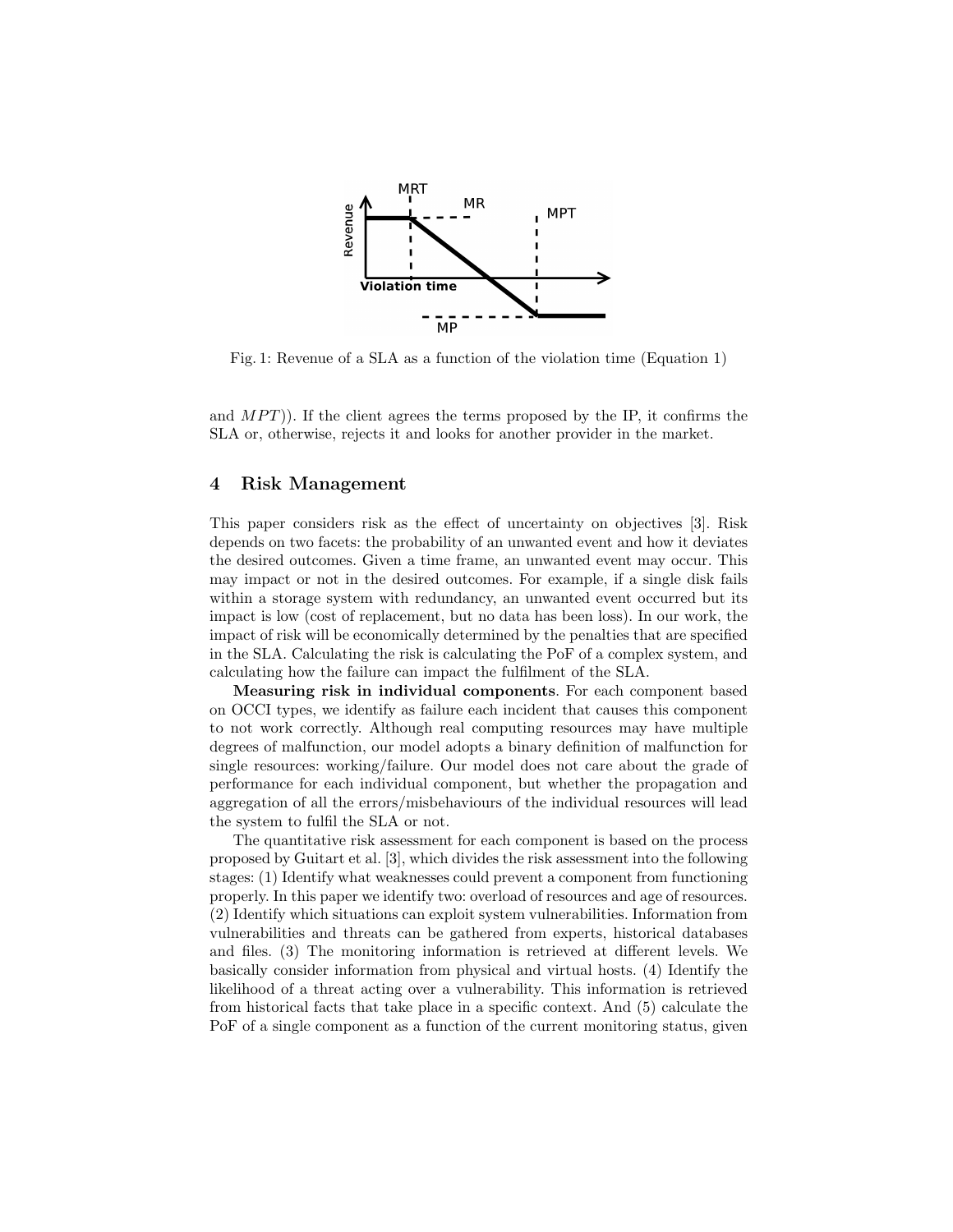a time frame (e.g. calculate the PoF of a network during the next 24 hours). In this paper, we use statistical information from monitoring history (e.g. check the historic of failures when resources reach a given load). In our future work, we will explore alternative methods: machine learning, non-linear regressions, etc.

Measuring risk in complex appliances. In compliance to OCCI, our risk model is composed by nodes that have dependencies between them. A node  $n_x$ is failing when it is not providing the agreed QoS (e.g. a disk is not able to read or write data, a compute resource is not providing all the promised computation power, a network fails...). The PoF of  $n_x$  is notated as  $P(n_x)$  and it can be measured according to the steps as previously described.

Let  $n_x$  and  $n_y$  be two nodes that are linked to work together as a composite system. We consider that  $n_x$  has a risk link of weight  $\omega_{xy}$  to  $n_y$  when the failure of  $n_y$  prevents  $n_x$  to work correctly (for example,  $n_x$  is an application server that uses  $n_y$  as a database). The weight  $\omega_{xy} \in [0,1]$  is the probability that a failure in  $n_y$  is propagated to  $n_x$ . In consequence,  $n_x$  can fail because an internal failure on  $n_x$  or a failure in  $n_y$  that is propagated to  $n_x$  with probability  $\omega_{xy}$ . Equation 2 defines  $P'(n_x)$  as the propagated probability of failure of  $n_x$ .

$$
P'(n_x) = P(n_x) + \omega_{xy} P(n_y) - \omega_{xy} P(n_x) P(n_y)
$$
\n(2)

Equation 2 is based on the formula for union of probabilities, which assumes that  $P(n_x)$  and  $P(n_y)$  are independent (unlike  $P'(n_x)$ ) that depends on both  $P(n_x)$  and  $P(n_y)$ ). The graphical notation for such risk relation is the next:



The aforementioned notation is used as a primitive for calculating the risk of complex systems. For example, let ws be a web server that handles requests from clients and contacts the application server as. We measured that the 30% of the times that  $as$  is invoked it accesses a database  $(db)$ . If the database fails, the error will be propagated to as and, in consequence, to ws. In this example we assume  $P(ws) = 0.05, P(as) = 0.01, \text{ and } P(db) = 0.03.$ 



If the arrow between nodes does not show any number, we assume a weight value  $= 1$  between risk nodes. From the client side, if the node ws fails, the complete web application is failing. The PoF of the complete super system is  $P'(ws)$ , which is calculated as shown in equation 3. Resolving it, the probability that the complete system fails (that is, the client cannot access ws) is  $\sim 0.068$ . It is always true that  $P'(n_x) \ge P(n_x)$ .

$$
\begin{cases}\nP'(ws) = P(ws) + P'(as) - P(ws)P'(as) \\
P'(as) = P(as) + 0.3P(db) - 0.3P(as)P(db)\n\end{cases}
$$
\n(3)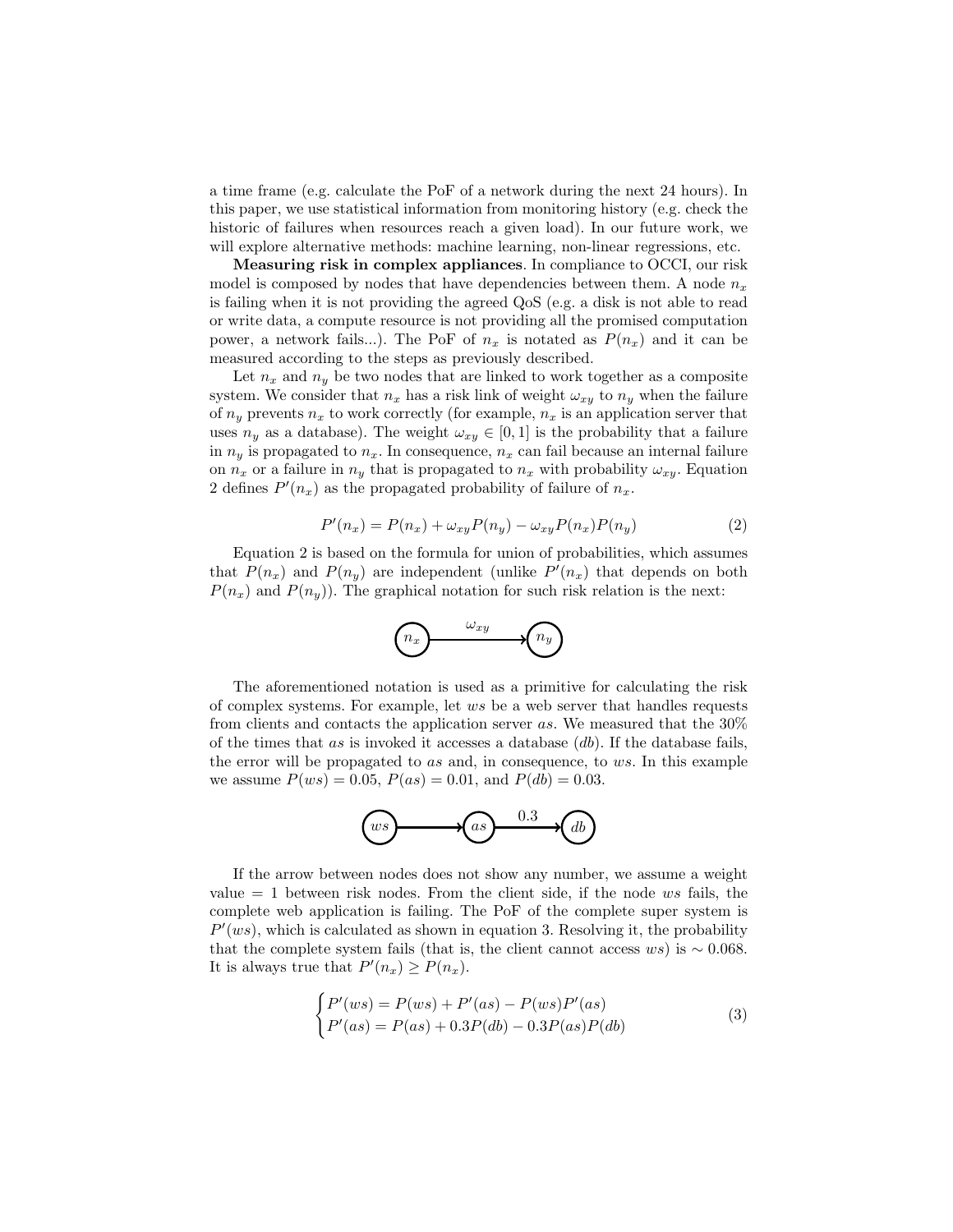In the previous example, the probability of failure of node as that will be propagated to ws is actually the probability of failure of the subsystem formed by as and db. By this reason, Equation 3 calculates  $P'(ws)$  as a function of  $P'(as)$ instead of  $P(as)$ . Our model allows simplifying complex systems by grouping many of their nodes and treats them as a single node.

In our model, a node can also have risk dependencies to many other nodes. We introduce two types of meta nodes to represent unions and intersections between risk probabilities. The next system is interpreted as follows: the system headed by  $n_x$  will fail when there is a failure in  $n_x$  OR there is a failure in  $n_y$ (with probability  $w_{xy}$ ) OR there is a failure in  $n_z$  (with probability  $w_{xz}$ ).



The node labelled as '∪' (union operator) is a meta node to which  $P(\cup) = 0$ . It is used to allow grouping the subsystem formed by  $n_y$  and  $n_z$  and treating it as a single node when calculating the risk propagation to  $n_x$  (calculated in  $P'(\cup)$ ). In consequence, calculating  $P'(n_x)$  is solving the next equations:

$$
\begin{cases}\nP'(n_x) = P(n_x) + P'(\cup) - P(n_x)P'(\cup) \\
P'(\cup) = \omega_{xy}P(n_y) + \omega_{xz}P(n_z) - \omega_{xy}P(n_y)\omega_{xz}P(n_z)\n\end{cases} \tag{4}
$$

As example, imagine  $n_x$  is a VM that executes a disk-intensive task against a RAID-0 disk system which distributes the data chunks within two disks  $(n<sub>y</sub>$  and  $n_z$ ) for improving performance. If only one disk fails in a RAID-0 system, the complete system will fail, since there is no redundancy for recovering the data.

Our model also introduces the intersection operator '∩' to model redundancy in fault tolerant systems:



The probability of failure of the subsystem headed by the node ' $\cap$ ' is the intersection of probabilities of failure for nodes  $n_y$  and  $n_z$ , assuming that they are independent:  $P'(\cap) = \omega_{xy} \omega_{xz} P(n_y) P(n_z)$ . For example, imagine a RAID-1 disk system that mirrors two disks.

The combination of the union and intersection operators may also be used to model systems to which the redundancy is partial. For example, a master node M sends tasks to slave nodes  $A, B$ , and  $C$ . If one of the slave nodes fails, the other two nodes can handle the work; if two slave nodes fail, the complete system will fail.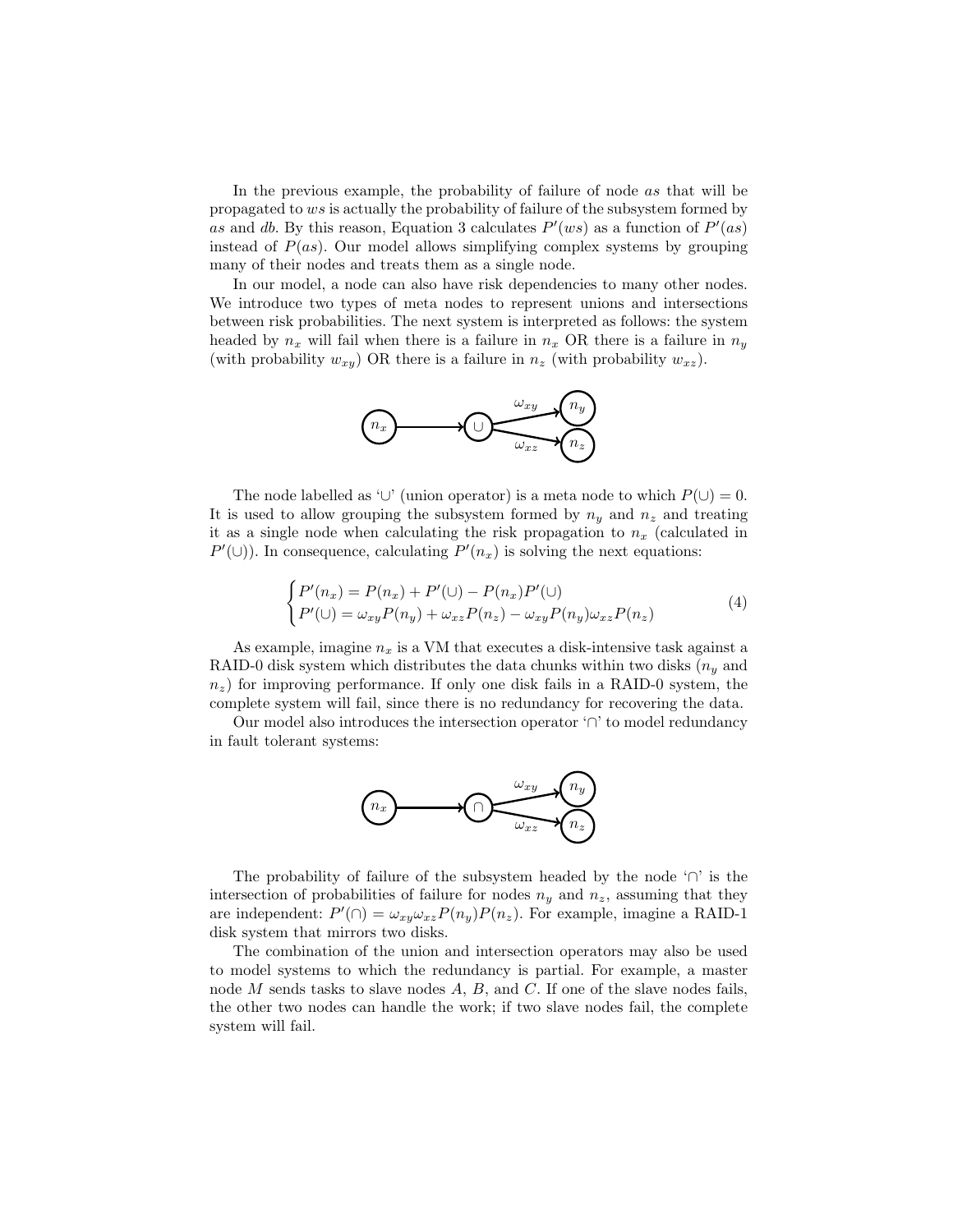Although we focus on the hardware failures at infrastructure level, our model allows also expressing software components as nodes within the graph, or simply considering the software failure within the PoF in the hardware node.

Risk-aware cloud operation. Risk must be considered during the allocation and operation of cloud appliances. For example, a client that needs high availability would negotiate SLAs with a high penalty for the provider in case of SLA violation. In such scenario, the Cloud provider has to minimise the PoF of the application according to two complementary strategies:

- For each node  $n_x$ , minimizing  $P(n_x)$ , which is caused by risk in the node (not propagated). This paper considers two factors that influence in  $P(n_x)$ : hardware lifetime and workload [13]. The failure rate of hardware resources is high both at the beginning and the end of the components lifetime. There is also direct correlation between the workload and the failure rate, being higher during peak hours and lower during off-peak hours. We use statistical analysis based on historical data to calculate  $P(n_x)$ .
- Consider decreasing  $P'(n_x)$  for each node  $n_x$ . Analysing risk graphs and providing redundancy in the critical points of the graph would noticeably reduce the risks of the system with reasonable economical performance.

Analysing the risk propagation graphs is itself a large research field that would require to deep within the research of machine learning and pattern recognition algorithms, and how to apply them to this problem. The aim of this paper is to keep the focus in the risk and revenue model. We simplify the graph analysis by experimenting only with one template of application. The graph analysis has been done off line and the risk minimization policies always apply the same action with the graph: to add redundancy to the nodes whose failures would entail a failure to the rest of the application.

Both strategies for minimizing risk would entail an increment in the cost of operation. Next section describes a model for the management of the revenue during both SLA negotiation and operation that would allow providers providing differentiated risk levels consistently according to its business objectives.

## 5 Revenue Modelling

This paper uses Equation 5 to establish the price of a set of Cloud resources, given a time frame. MR is the price for a service (Maximum Revenue, as previously defined in Equation 1).

$$
MR = RP + DO + BV \tag{5}
$$

In Equation 5, RP is the Reservation Price: the minimum price the provider can sell a resource without losing money. DO and BV are subjective terms that may depend on several conditions. DO is the demand/offer overprice: a client may be willing to pay more when there is more demand than offer. DO will tend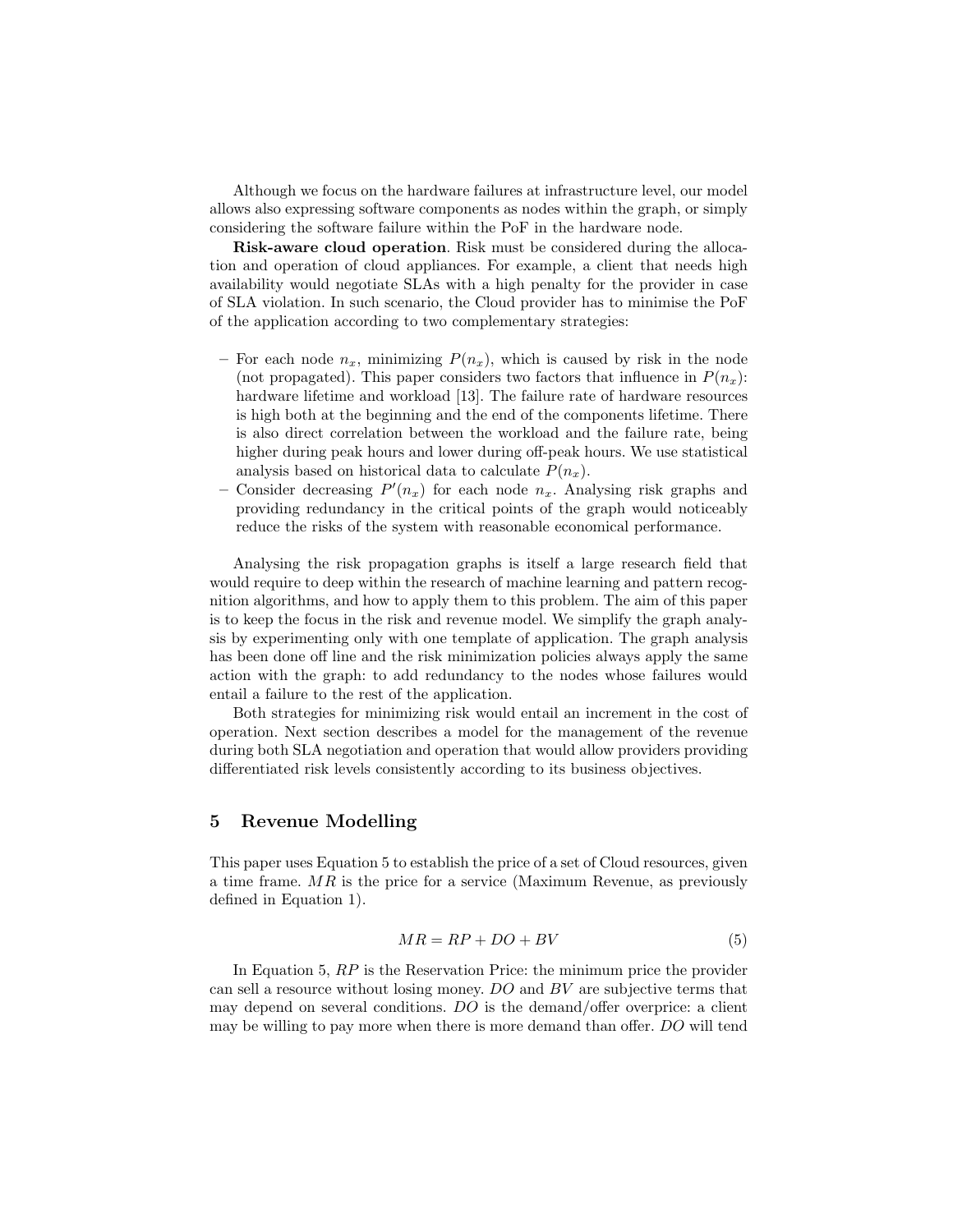to 0 when the demand is much lower than the offer. BV is the Business Value: the amount of money a client is willing to pay for an extra unit of QoS.

Our model calculates  $RP$  as the cost of amortization of all the resources that the client will use during a given period: the more amortized is a resource the lower is RP. Equation 6 shows how to calculate the amortization cost of a single Cloud resource that is allocated within a physical resource. The RP for a cloud appliance is the addition of the amortization costs for all its resources.

$$
Cost_{Am} = (TCO - Amort) \frac{\Delta t}{(LT_{total} - LT_{now})H} \rho
$$
\n(6)

TCO is the Total Cost of Ownership, the cost of the initial investment plus the common expenses in electricity and maintenance during the whole lifetime of a resource. Amort is the sum of all the income associated to the provisioning of virtual resources for the given physical resource.  $\Delta t$  is the time that the client is willing to use the resource.  $LT_{total}$  is the Life Time that is planned for a group of resources: the time since it is provisioned until it is disengaged from the data centre.  $LT_{now}$  is the Life Time since a resource is provisioned until now. Finally  $\rho = [0, 1]$  is a density function that indicates the proportion of a group of resources to which the cost is being calculated. For example, if a VM requires 4 CPUs from a node with 16 CPUs,  $\rho = 0.25$ . Finally, H is the percentage of usage of the resources as envisioned by the provider to this time. If  $H = 1$ , the provider would consider that all the resources that are assigned to a VM are at full occupation during this time. If the resources are underutilized, the value  $H$ would proportionally increase the reservation price that is needed for actually amortizing completely a resource at the end of its lifetime.

To avoid inequalities in the amortization of individual resources with the same age, we group all resources from the same type and age into an accounting group. Then the values  $TCO$ , Amort,  $\rho$  and LT apply to the total of resources instead of individual ones. Equation 6 differs from the traditional way to calculate the amortization cost,  $TCO/LT_{total}$ , because this formula assumes full load and does not consider how the value of a resource decreases over time.

To calculate DO overprice, our previous work [7] demonstrated that the DO must be low when the offer/demand ratio is high enough to allow users to choose from a big enough set of providers, and high only in peak hours, when most resources are busy.

Calculating BV is difficult because it may rely on several hidden variables that depend on the client, the market status, the reputation of the provider, etc. Instead of trying to synthesize them in a mathematical formula, Machine Learning techniques can allow providers estimating this value. However, those techniques are out of the scope of this paper. We apply a fixed overprice for the SLAs in our experiments, according to their level of QoS and Risk.

We account DO and BV within the total of amortized cost, which are overprices that accelerate the amortization of the resource and cause  $Cost_{Am}$  value to decrease over time. That will allow the provider using different prices depending on the age of the resources that are being sold.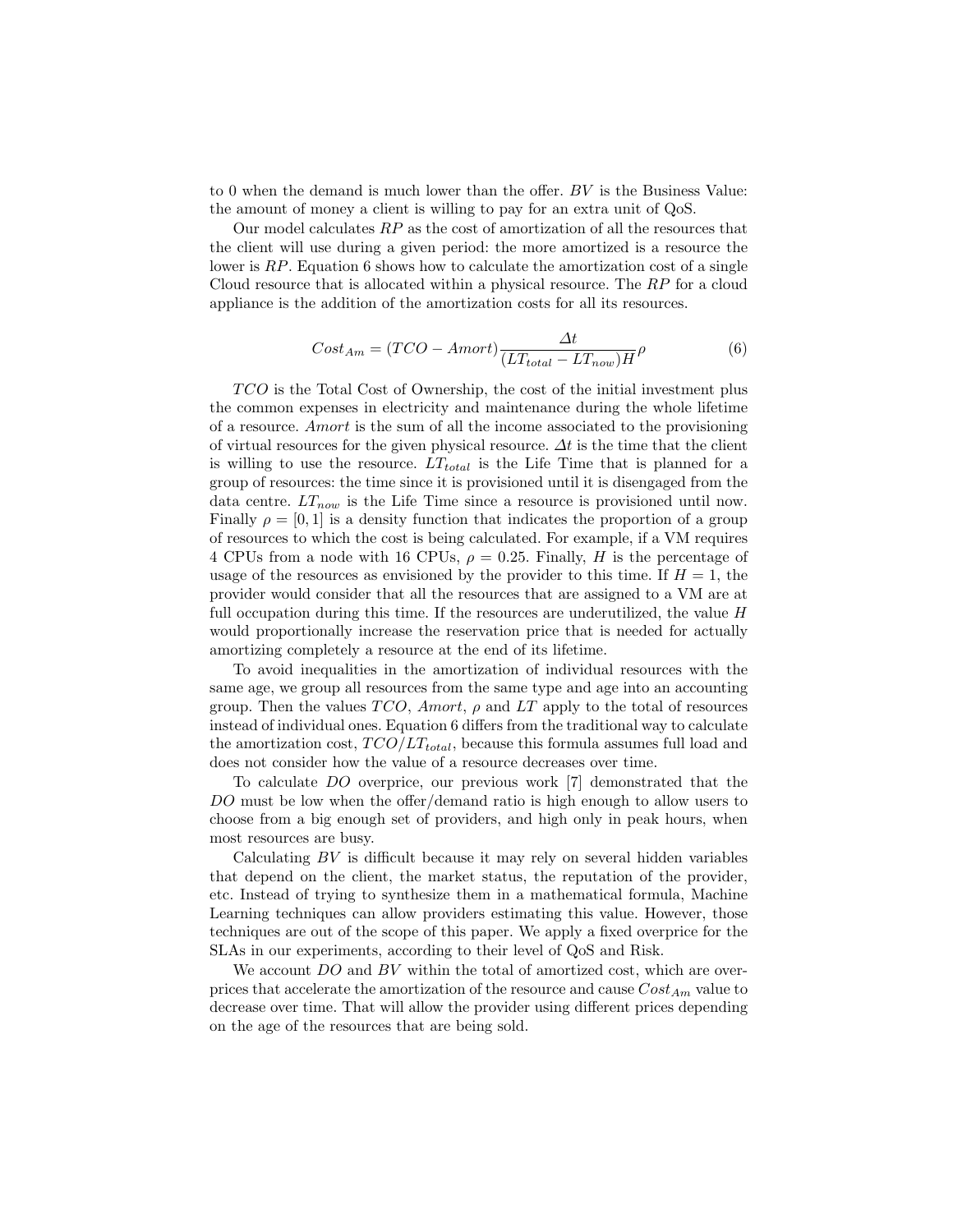# 6 Evaluation

In our experiments, we used a Cloud Market simulator (available online [11]) that adopts the simulation architecture and methodology from our previous works [7,8]. We simulate 36 months of a IaaS provider that initially owns 50 hosts with 16 CPUs each one. The number of deployed services initially oscillates between 5 and 60 services/hour, according to a web workload that varies as a function of the hour of the day and the day of the week. To simulate the consolidation of the business of the provider, the average number of requests is linearly increased until it doubles its initial number at the end of the simulation. Because of the increase of the number of requests, the Cloud provider doubles its number of resources at month 18. From the point of view of Equation 6, there is initially an accounting group of resources and at the end of the simulation there are two accounting groups: the initial bunch of resources, and the new resources that were introduced at month 18.



Fig. 2: Basic architecture of a web application

The clients can deploy several types of applications. In our experiments, the clients deploy web services according to the structure in Figure 2: a web frontend (fe) balances the job across a set of n application servers  $(as_1, \ldots, as_n)$ that use a database node  $(db)$  as persistence layer. The number of application servers varies from 2 to 4. The number of CPUs of each node follows a folded normal distribution [5] with both minimum value and variance equal to 1. The same distribution is used to determine the duration of the deployments, with minimum value and variance of 1 hour.

The allocation process of the SLA is the same as described in Section 3. The IP considers three different SLA allocation strategies, which offer three levels of risk for the SLA, from medium to lowest risk:

– Cost Minimization (CMin). The provider prioritizes the allocation of VMs in the hosts given two equally-weighted criteria: high consolidation, to save energy costs in hosts that are already running tasks and keep switched off those hosts that are idle [3]; and amortization, to allow lower prices according to the model in Equations 5 and 6. Because of high consolidation and resources age, SLAs allocated according this policy have the higher risk.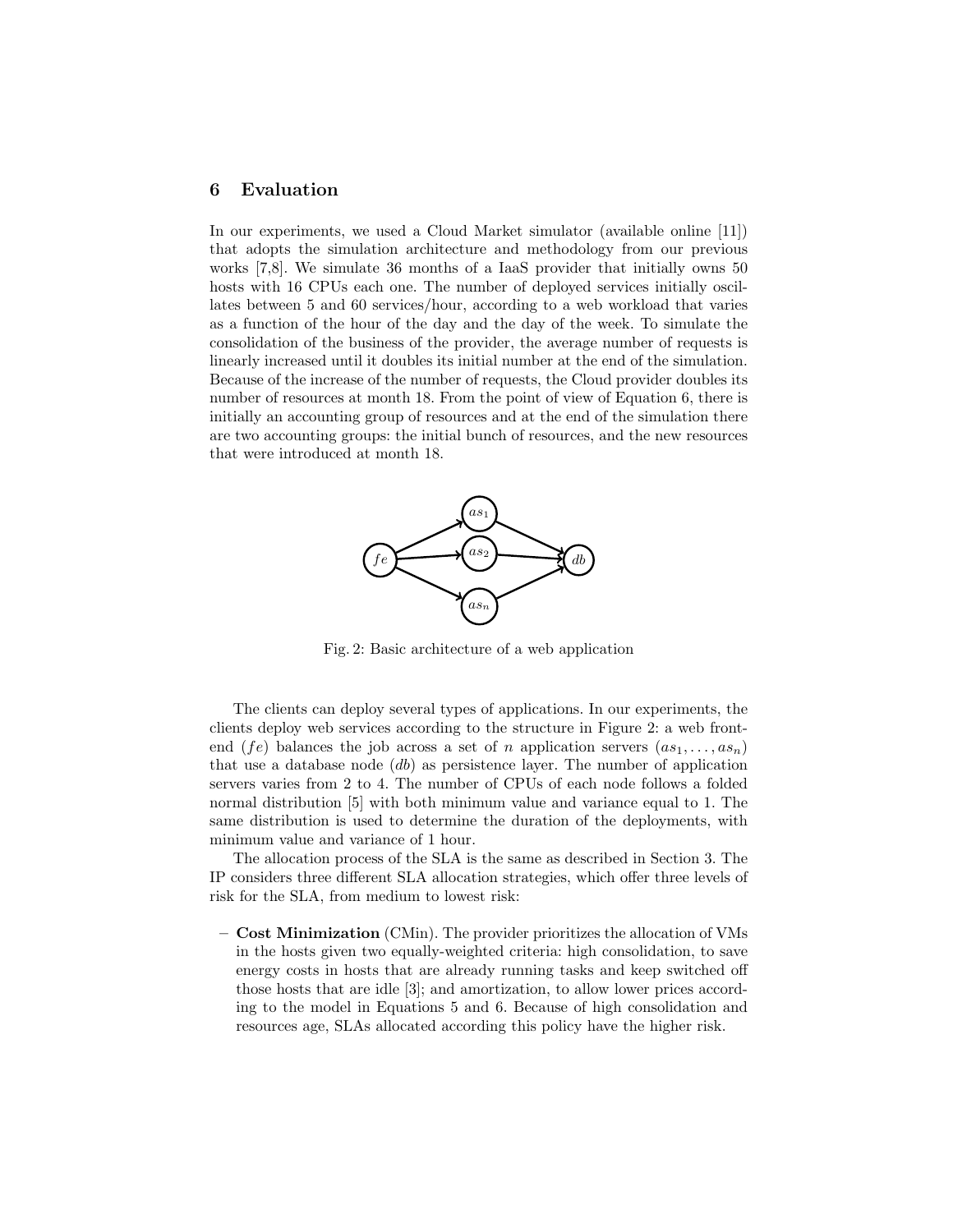- Node Risk Minimization (NRMin). The provider prioritizes the allocation of VMs in the hosts according to two equally-weighted criteria: low consolidation, to lower the risks derived from overload in resources that would entail to not provide the agreed QoS; and resource age, trying to avoid the resources that are new and those resources that are near the end of their lifetime [13]. Figure 3 shows the used distribution of failures as a function of the age of the resource.
- Graph Risk Minimization (GRMin). The provider applies Node Risk minimization but, in addition, it analyses the OCCI links to try to detect single point of failures. Given the model in Section 4, the provider would detect that a failure in the database node would entail a failure in the whole application, so it decides to replicate it.



Fig. 3: Probability of Failure of resources over time

|    |  | CMin NMin GRMin                                                                                                                                                                                 |
|----|--|-------------------------------------------------------------------------------------------------------------------------------------------------------------------------------------------------|
| MP |  | $-MR -1.5MR -2MR$                                                                                                                                                                               |
|    |  |                                                                                                                                                                                                 |
|    |  | $\begin{array}{ l } \hline \text{MRT} & 0.15 \varDelta t & 0.1 \varDelta t & 0.05 \varDelta t \\ \hline \text{MPT} & 0.75 \varDelta t & 0.5 \varDelta t & 0.3 \varDelta t \\\hline \end{array}$ |

Table 1: Revenue function values for each group of SLAs

The client selects the type of risk minimization strategy as a function of the risk needs of its application. When the IP calculates the price, it applies a fixed overprice of 50% to the NRMin SLAs and 100% to the GRMin SLAs. In addition to the overprice, that determines the  $MR$  value of Equation 1, the risk level also determines  $MP$ ,  $MPT$  and  $MRT$ . Lower values for  $MP$ ,  $MPT$  and  $MRT$  imply that there is less tolerance to failures for low-risk SLAs (see Table 1), because  $vt$ will reach MRT sooner (see Figure 1). These fixed values, as well as the other constants that the simulation relies on, are not intended to reflect real market data but to evaluate the model in terms of relative results and tendencies.

Evaluating risk minimization policies. The graphics of this section show weekly average values to make them more clear and understandable, because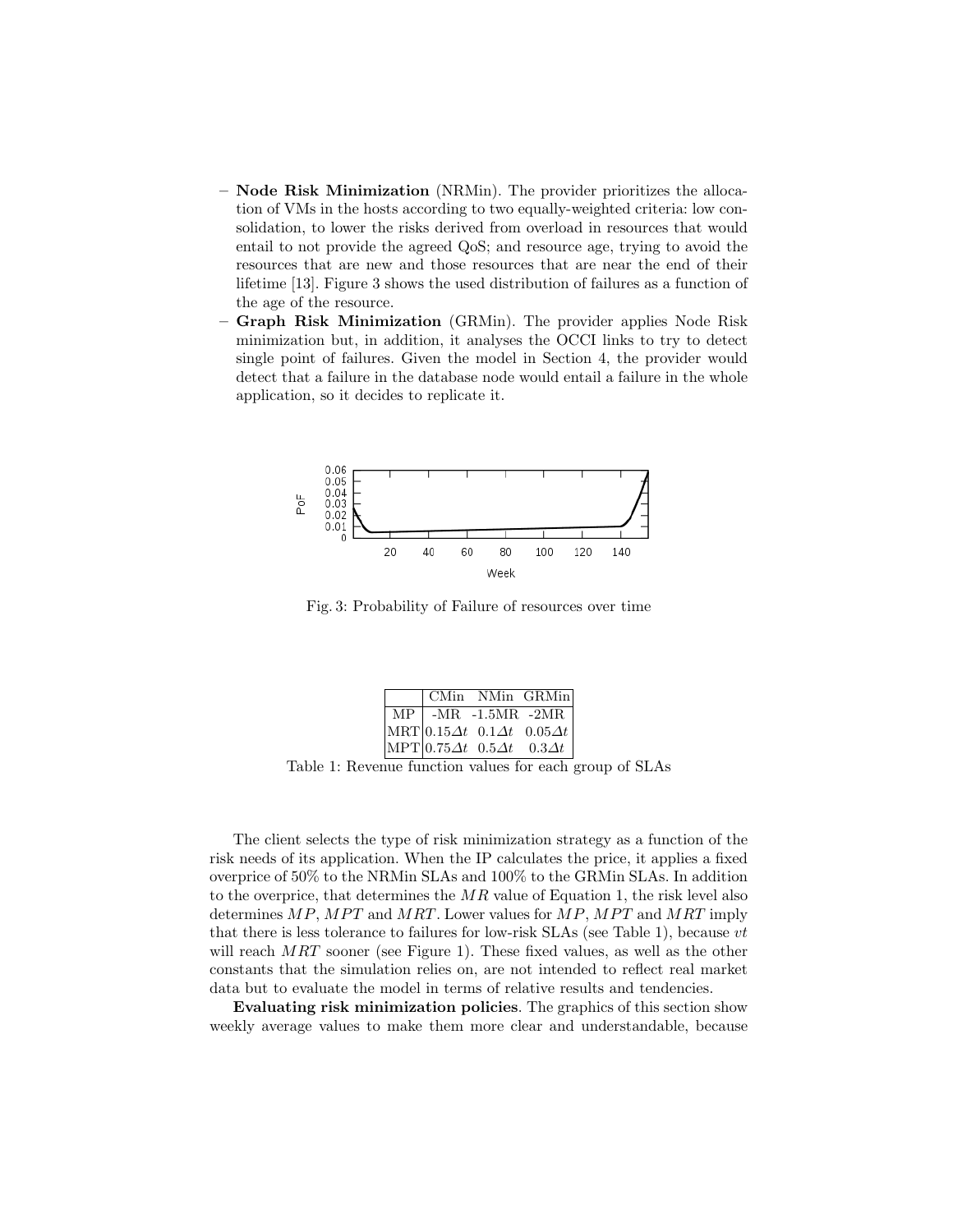hourly or daily averages are highly influenced by the workload oscillations. The weekly granularity for the values is also accurate enough because the simulation is long-term enough (36 months) to show clearly the tendencies of the metrics used to evaluate the effectiveness of the policies.



Fig. 4: Evaluation of risk metrics for different SLA policies

Figure 4a shows the behaviour of the policies with respect to the age of the selected resources. In the first half of the experiment all the resources are the same age. When a new bunch of resources is introduced at month 18 (week 77), the CMin policy still selects the older resources, which have the highest amortization rates. NRMin and GRMin progressively move their workloads to the new resources, after a short period in which new resources have higher risks than older resources (as shown in Figure 3). As explained before, the number of requests linearly increases over time. Around week 115 resources are highly loaded because of the high number of requests, and the provider has less possibility to choose resources for the different risk levels. This will influence the risk of the SLAs, as shown in Figures 4b and 4c.

Figure 4b shows the weekly average PoF of the SLAs, differentiated by the three different allocation policies (CMin, NRMin and GRMin). While CMin is near to constant over time, NRMin keeps much lower risk than CMin while is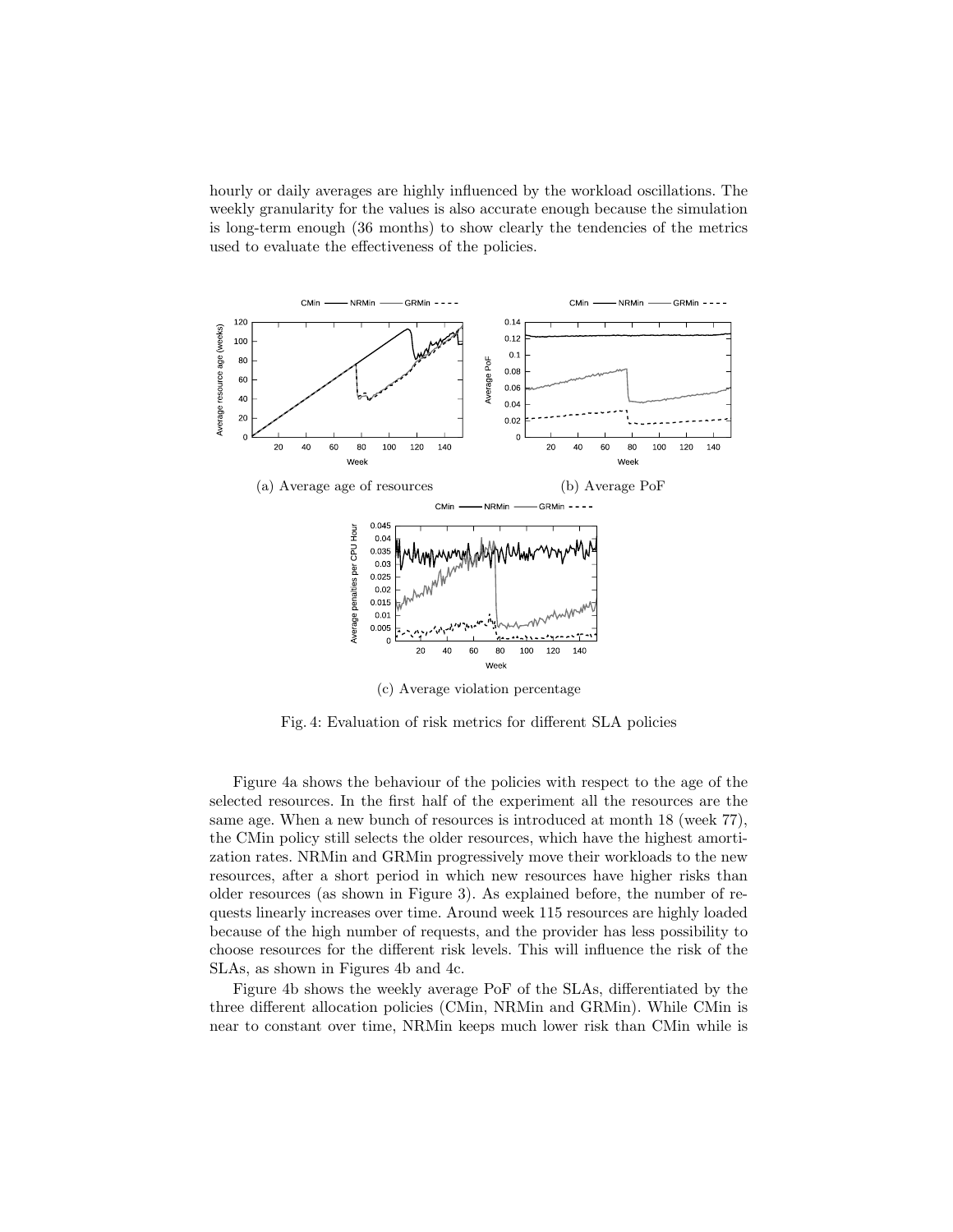noticeably influenced by the load of the resources. The PoF for NRMin SLAs increases linearly over time as the number of application executions also increases because the possibility to choose is reduced. When the number of resources is doubled, the PoF of NRMin is reduced again, while the PoF of CMin is kept constant, because the policy still chooses the older resources. GRMin SLAs are also sensible to the load of resources because the allocation policy is the same as NRMin, but the elimination of the single point of failure causes the system keeping much lower risk rates.

The PoF has a direct impact in the economic penalties as consequence of the violations of the SLAs. Figure 4c shows the strict correlation of the economic penalties with the probability of failure. The economic impact of failures is higher in SLAs allocated with low-risk policies (NRMin and GRMin), because both the prices and the penalties are higher for these SLAs (see Table 1). Figure 4c, as well as the rest of figures with economic information in our evaluation, does not show absolute economic values, but values divided by CPU hours to facilitate the comparison of data from appliances with different size and different time.



Fig. 5

Evaluating the modelling of the revenue. Figure 5a shows the average price per CPU hour for the different types of SLAs. During the initial part of the experiment, the price decreases because the resources are being amortized which, applying the pricing model of Equation 5, reduces  $RP$ . Figure 5b shows that during this period the profit (the revenue minus the reservation price minus the penalties) for CMin policy can be improved because the market allows higher profit margin: RP decreases but DO and BV may increase in a lower proportion to decrease prices while increasing the profit margin. On the other side, profit for risk minimization policies keeps near constant during this period (despite the price reduction) because the business value  $(BV)$  of low-risk SLAs is higher (the users are willing to pay more for this extra QoS). In consequence, the provider has more room to increase its margin profit with risk minimization policies.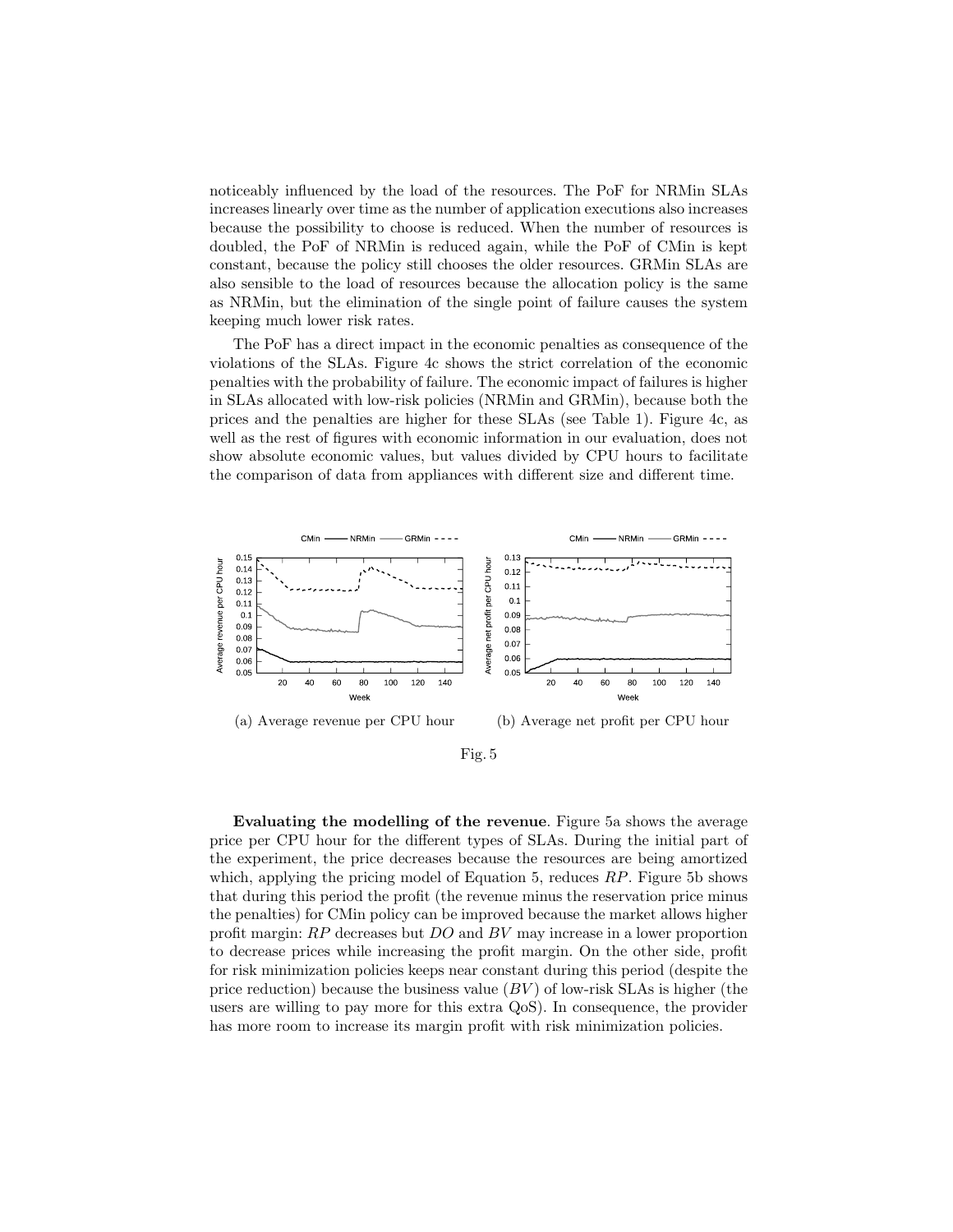Figure 5a shows that, when the resources are doubled at the half of the experiment, prices increase for risk minimization policies because they tend to allocate tasks in newer resources with a lower amortization rate than older resources. CMin policy keeps constant prices because this policy still allocates the services in the older resources.

Although the penalty rate increases for minimization policies in the first half of the experiment (from week 1 to week 77), as shown in Figure 4c, the impact of penalties in the net profit is proportionally low because of the different scaling of Figures 5b and 4c. For this reason, the profit of NRMin and GRMin policies slightly decreases over time. However, when new resources are added, the incurred price increment and the reduction of SLA penalties have some positive impact in the net profit. The influence of penalties in CMin SLAs remains quite stable during the whole simulation.

# 7 Conclusions and future work

This paper introduces a model to differentiate SLAs as a function of multiple risk levels and adapt the provisioning of resources to multiple client profiles in a Cloud Market. We introduce three policies for each differentiated risk profile that we present in the paper: cost minimization, risk minimization at individual node level, and risk minimization at graph level. In addition, we introduce an accounting model that allows the provider adjusting prices to the risk as a function of the amortization of the resources. Our model also helps adapting prices at the long-term, allowing the provider to estimate how the price of the resources decays over time.

The risk propagation model will be improved in the future with bidirectional dependencies and allowing cyclic graphs. The node-level risk analysis will also be improved by exploring alternative methods to the statistical analysis: machine learning, non-linear regressions, etc.

The other main line for future research is related to the automated analysis of graphs. New pattern recognition techniques must be introduced to allow the provider to automatically identify critical points of failure and suggest corrective actions that would minimize the risk only in the required points of the graph to avoid soaring the costs due to the excess of redundancy.

Regarding revenue modelling, we will work on techniques to discover the Business Value of resources. In other words, it is important that the provider estimates accurately how clients are willing to pay the additional QoS to maximize the profit of the provider without losing clients.

### Acknowledgement

This work is supported by the Ministry of Science and Technology of Spain and the European Union (FEDER funds) under contract TIN2012-34557 and by the Generalitat de Catalunya under contract 2009-SGR-980.